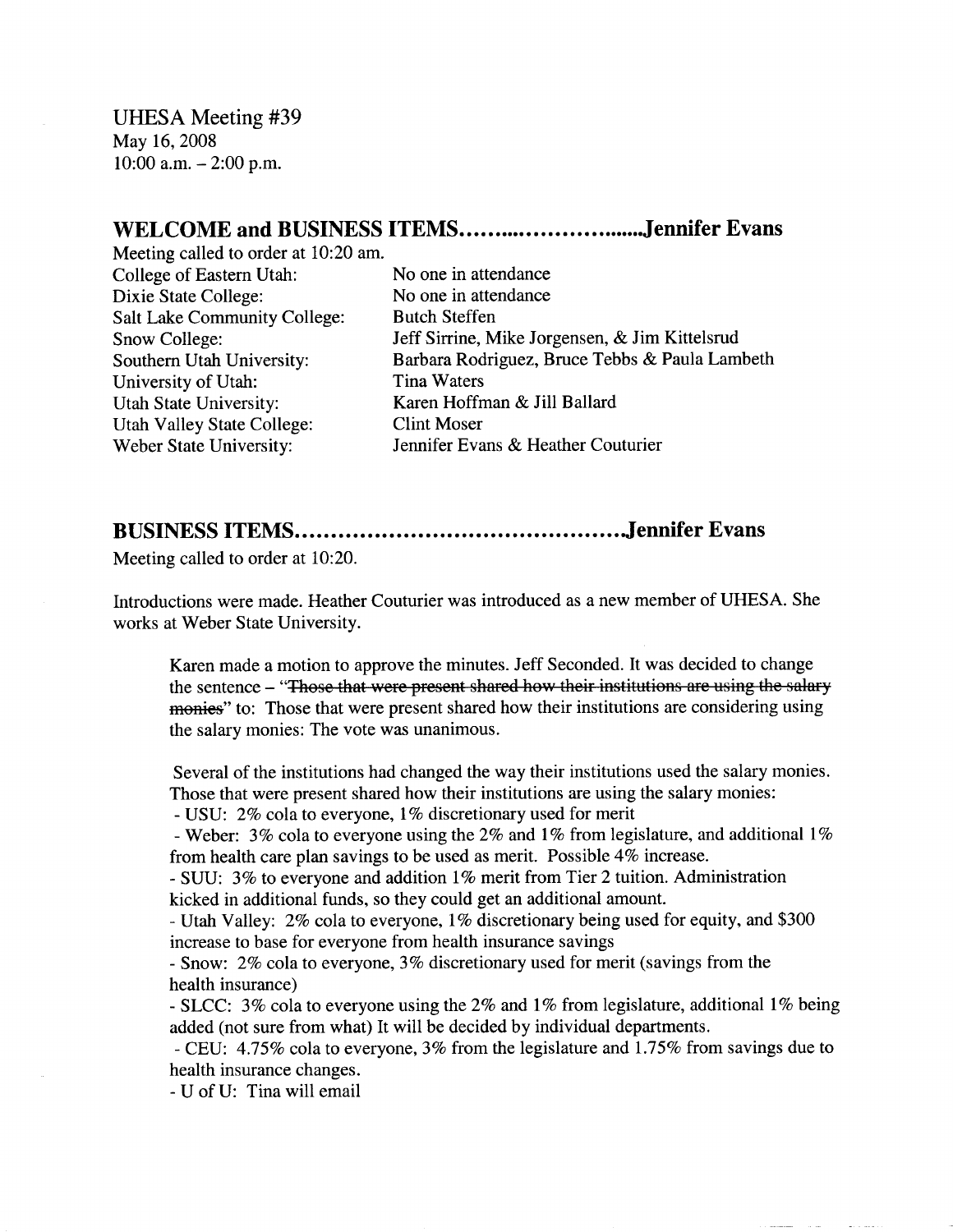Jill sent out all the institutions bylaws/election procedures. There are also copies available at the meeting.

Invoices were given out for the upcoming year's dues. They are due by 07/31/08. Barbara gave us a financial report. Mike made a motion to accept the report. Tina Seconded. Vote was unanimous.

The annual conference will be July  $31 - Aug 1$  at SLCC. We will be meeting in the Student Center at the Redwood Road Campus. Butch will let us know about parking. There are several motels in the area. Butch will look into seeing if we could get a block of rooms for a group rate.

The first day we will have Speakers and trainers. The President of SLCC will speak at our Lunch.

Thursday night we will have an activity (Games). Dinner will be catered.

Peggy Hoffman said that their staff association will cover the  $1<sup>st</sup>$  day's lunch. Butch will invite Legislators to attend.

We need to get a per person cost for the registration. Butch will be meeting with Peggy next month and then will give us more information.

Please let Jill know the new Presidents of each staff association at your institutions. That way she can get the conference information to them directly.

Website: SUU will check into hosting the website. We will have Betsy contact Mark Walton at SUU.

4 day work weeks were brought up. SUU (Being considered) Will have to coordinate with specific areas. Snow - No Weber-No SLCC - Supervisory approved USU - No

**Legislative items Butch Steffen**

Butch will get the Thank You letters out for us to approve.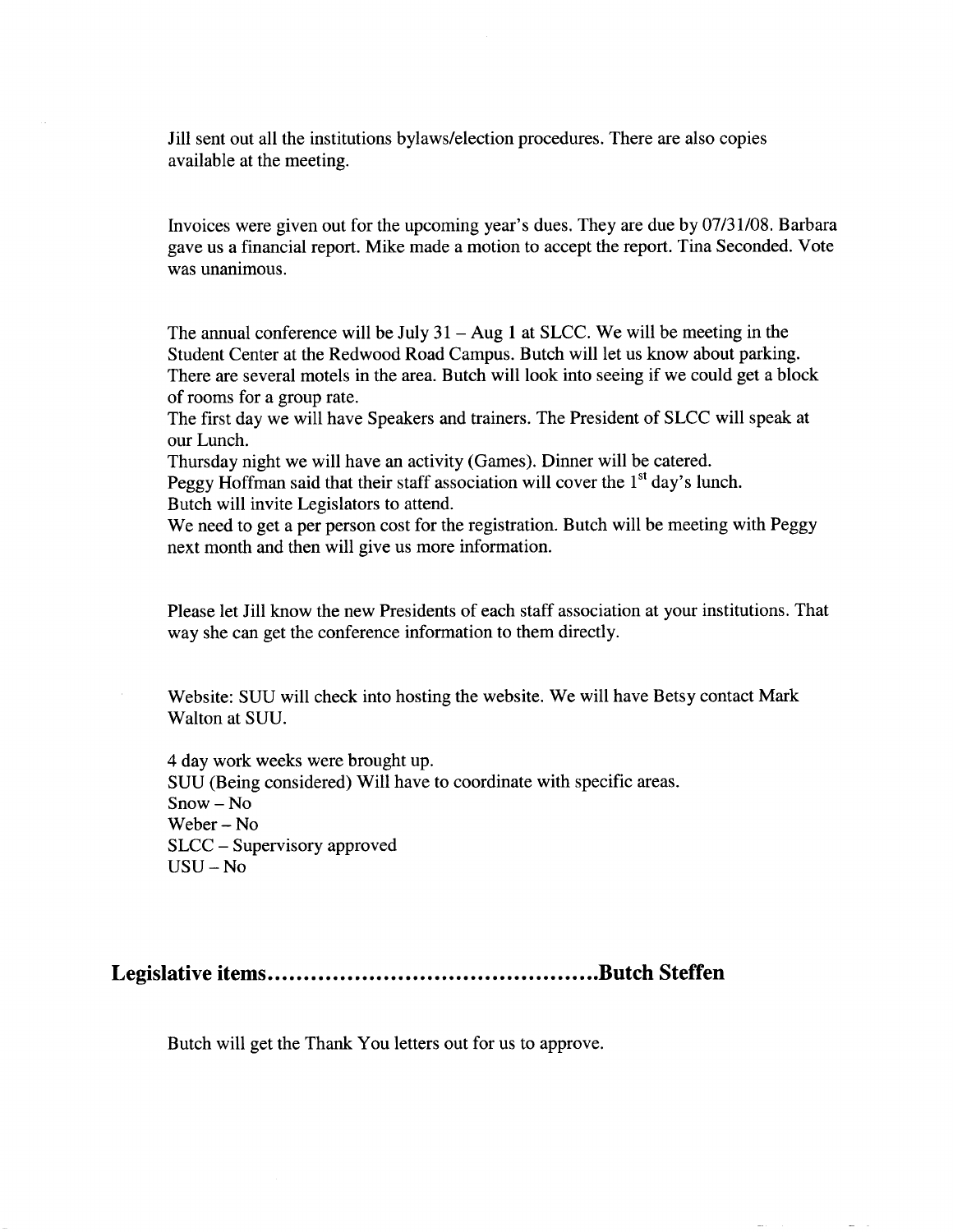Butch gave us a Presentation on contacting your Legislator.

Will a public official read a letter? Yes

Impact of letter.

If the legislator receives an official letter they feel that 25 other people feel that way. Email is less effective Online petitions even less effective In person you will have the most impact.

How long should the letter be? One Page

Should it be typed? Whatever is comfortable (as long as handwriting is easy to read)

How to find an address? On the internet (www.clerk.slco.org or www.le.utah.gov

What do I say? Compliment, State your Constituency, Briefly describe issue, State your position, Argue against potential opposition respectfully, State your request & close with a Thank You

Butch introduced Spencer Pratt, Legislative Fiscal Analyst Higher Education

He gave us brief review of the appropriations for FY 2008 Closing  $FY$  2008  $-1.2$  billion 12% in overall funding 3% increase in 2009 1.231 billion

Items funded this year: O & M

Fuel & Power Financial Aid Tech IT Security Issues Board of Regents Audit Staff Concurrent Enrollment Dixie (Music) \$200,000 Weber (Aerospace) \$800,000 Health Care (9.9% Higher Education) UVU (Main funding increase) Salary Compensation (3%) SB 1080 (Regent Scholarship) SB 86 (Post secondary Education at corrections facilities)

State Employees gets 5% increase but no increase in health insurance.